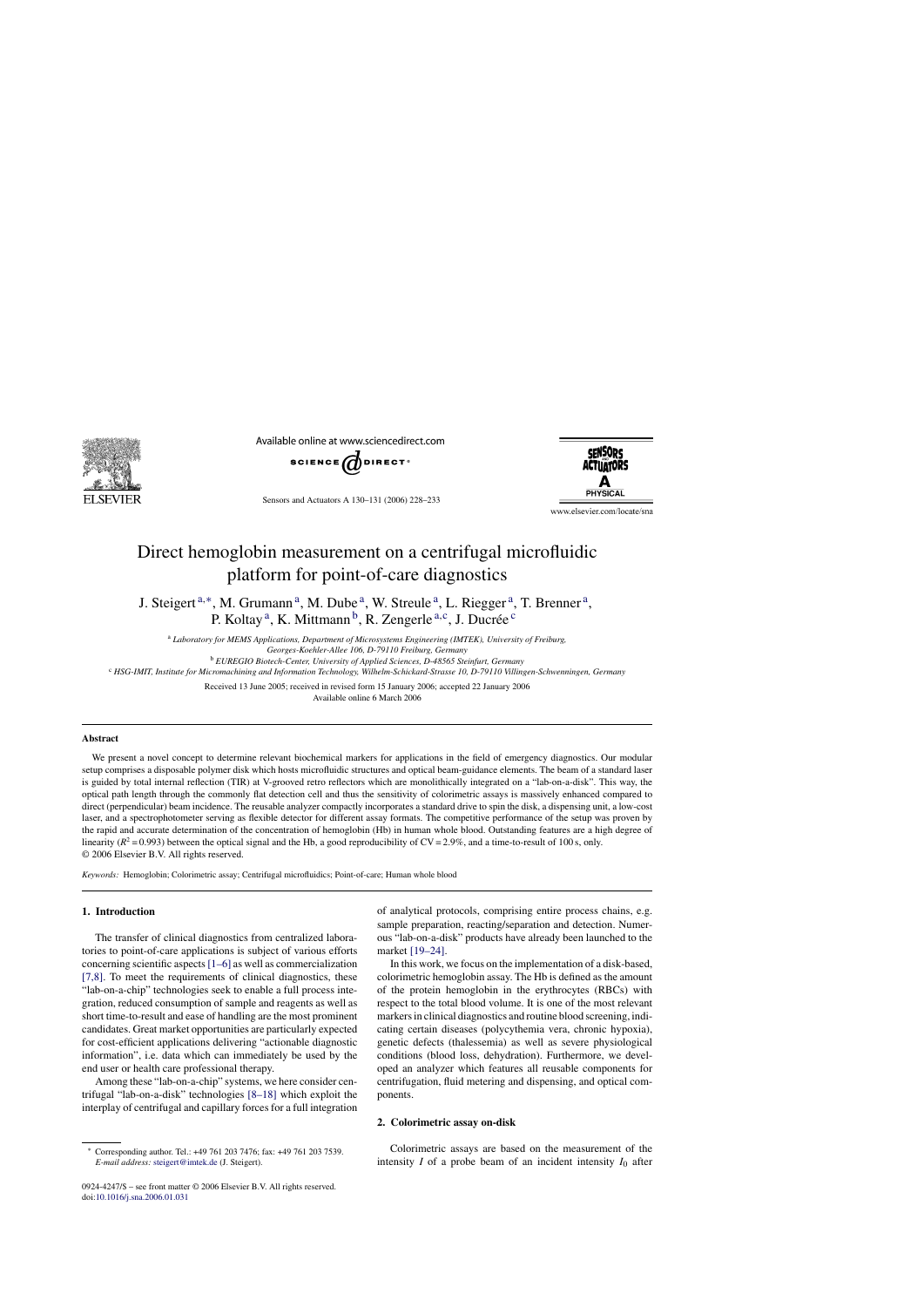<span id="page-1-0"></span>

Fig. 1. Concept for an integrated optical beam guidance by total internal reflection (TIR). Next to the detection cell, integrated V-grooved retro reflectors deflect the beam by 90◦ into the disk-plane. After passing the detection cell, the attenuated probe beam is again reflected and then measured by a detector positioned above the disk. To ensure TIR, the incident angle  $\alpha$  must be larger than the critical angle  $\alpha_c \approx 41^\circ$ .

passing the detection cell containing the analyte solution. According to the law of Beer–Lambert, the optical density (or absorbance)

$$
OD = \log \frac{I_0}{I} = \ln(10) \varepsilon(\lambda) Hb \, l_{\text{abs}} \tag{1}
$$

linearly depends on the molar extinction coefficient  $\varepsilon(\lambda)$  of the solution (which is governed by the products of the colorimetric reaction), the initial Hb, and the optical path length *l*abs through the detection cell.

In our approach [\[25\],](#page-4-0) the optical beam of a standard laser diode  $(\lambda_{\text{peak}} = 532 \text{ nm})$  [\[26\]](#page-4-0) impinges perpendicular to the flat upper side of the disk. Via total internal reflection (TIR) at the side facet of the triangular V-groove, which is monolithically embedded into the reverse side of the chip (Fig. 1), the beam is then deflected by 90◦ into the plane of the flat detection cell. To ensure TIR, the angle of incidence  $\alpha$  has to exceed the critical angle

$$
\alpha_{\rm c} = \sin^{-1}\left(\frac{n_{\rm air}}{n_{\rm COC}}\right) \tag{2}
$$

which is governed by the refractive indices of the polymer substrate  $n_{\rm COC} \approx 1.5$  and the surrounding air  $n_{\rm air}$ . To ensure TIR, the incident angle  $\alpha = 45^\circ$  is larger than the calculated critical angle  $\alpha_c \approx 41^\circ$ . After passing the detection cell, the attenuated beam is reflected at another V-groove towards a spectrophotometer [\[27\].](#page-4-0) With this setup, the optical path length is appreciably extended to  $l_{\text{abs}} = 5$  mm compared to the maximum path length of about 1 mm which can be realized for direct perpendicular incidence on typically flat microfluidic chips.

## **3. Biochemical concept**

In our colorimetric reaction scheme, Hb is directly quantified in an untreated sample of human whole blood. The hemoglobin here reacts with a solution of sodium lauryl sulfate (SLS), a



Fig. 2. Characteristic absorption spectra of processed blood with Hb at two different concentrations. A distinguishable side maximum is located near the wavelength of the probe laser ( $\lambda_{peak}$  = 532 nm) which features the highest difference in signal amplitude for different Hb.

detergent, and buffer. Compared to the reference method for Hbdetermination [\[28\]](#page-4-0) using cyanide, the non-toxic SLS-method [\[29\]](#page-4-0) is advantageous for point-of-care applications.

The reagents ( $V_r = 98 \mu L$ ) first lyse the erythrocytes of the blood sample ( $V_{\text{sample}} = 2 \mu L$ ) and then oxidize the hemegroups  $(Fe<sup>2+</sup>)$  of the released hemoglobin to methemoglobin  $(Fe<sup>3+</sup>)$ :

hemoglobin (Fe2+) SLS −→ lysing and oxidationmethemoglobin (Fe<sup>3</sup>+)

In contrast to hemoglobin located in the erythrocytes, the released methemoglobin exhibits a distinct absorption band matching the emission of the laser (Fig. 2).

# **4. Assay protocol**

In our lab-on-a-disk concept, the hydrodynamic actuation is delivered by the reusable and robust macroscopic centrifuge drive. On the other hand, the microstructured disk, which is made of cyclic olefin copolymer (COC) in the format of a conventional data CD, features passive, low-aspect-ratio microstructures in a basically planar architecture without moving parts, only. It can hence be fabricated in a very economic fashion. In our prototyping technology, microfluidic and optical elements are micromachined into the disk. Next, the surface is hydrophilized and dip-coated with PEtOx (poly(2-ethyl-2-oxazoline)) dissolved in methanol to prevent biofouling.

The frequency protocol *ν*(*t*) [\(Fig. 3\)](#page-2-0) implements the backend liquid processing for the assay. An initial ramp-up to a maximum frequency  $v_{\text{max}} = 20 \text{ Hz}$  transports the sample and the reagent mixture into the detection cell. To enhance the diffusion-limited speed of the reaction, we then apply our previously developed "shake-mode", i.e. a frequent change of the sense of rotation between the maxima at  $v_{\text{max}} = 8$  Hz at a steep acceleration ramp d*ν*/d*t* = 32 Hz/s [\[30,31\].](#page-4-0) Within one second, the disk thus goes through a complete clockwise and counter-clockwise revolution. After an 80-s period of such inertially induced mixing and reacting, the optical density OD is measured at constant spinning  $(v_{\text{det}} = 8 \text{ Hz})$  to eventually quantify the Hb (Eq. (1)).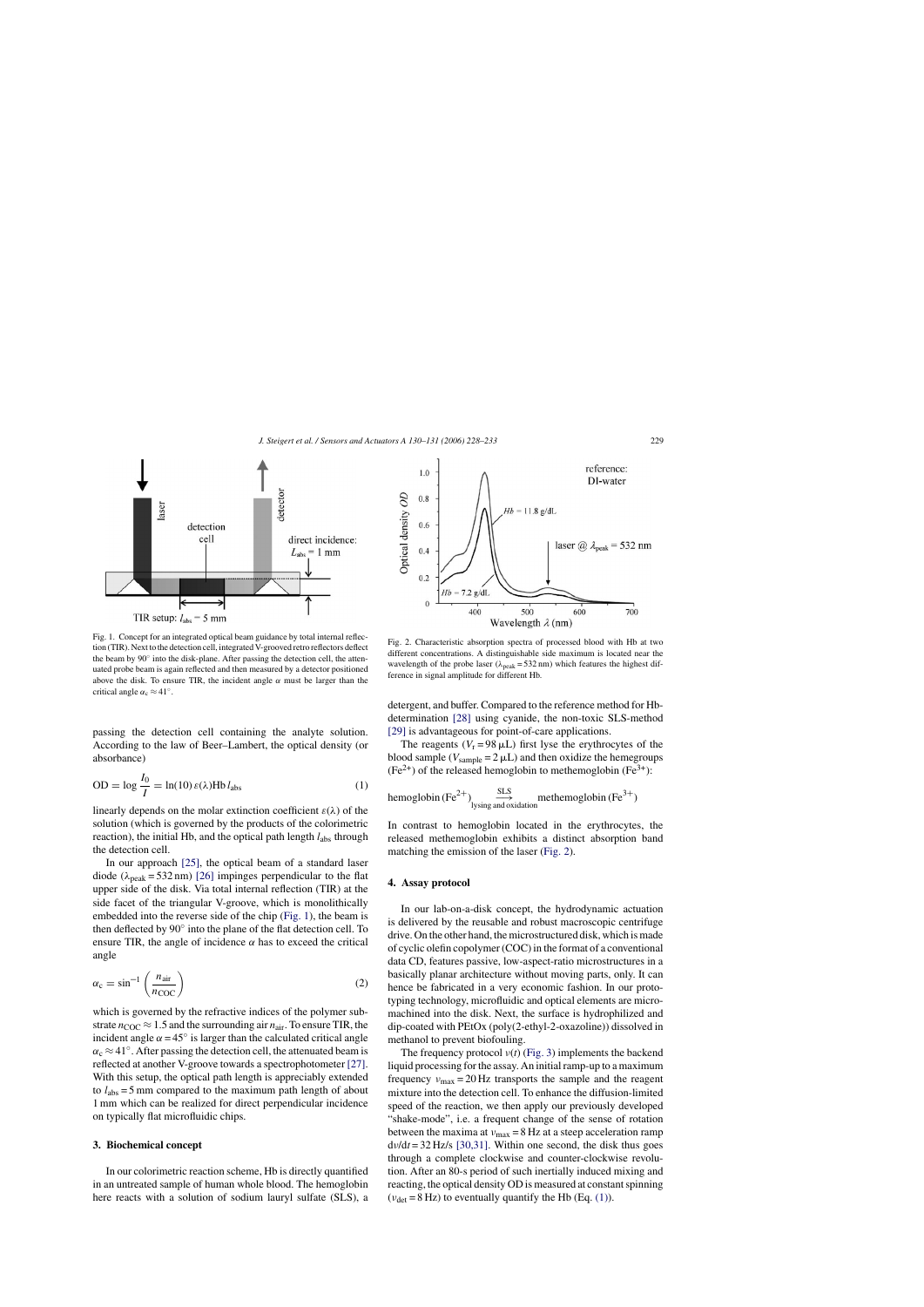<span id="page-2-0"></span>

Fig. 3. Frequency protocol *ν*(*t*) to perform an on-disk hemoglobin assay within a time-to-result of 100 s. (1) After the sample and the reagents are loaded into the inlet reservoirs, the disk is spun to transport the liquids into the detection cell. (2) While applying the "shake-mode", convective currents are induced which accelerate mixing to enhance the chemical lysis of the erythrocytes and the subsequent oxidation of the hemoglobin. (3) The assay result is quantified during constant spinning.



Fig. 4. Photograph of the reusable processing and read-out device. (A) A standard rotary drive underneath the table spins the disk. The laser beam  $I_0$  is guided to the disk where it is attenuated to an intensity *I* according to the initial hemoglobin concentration Hb (Eq. [\(1\)\).](#page-1-0) Subsequently, the beam reaches the entrance aperture of the spectrophotometer. During rotation  $v(t)$ , the contact free dispensing unit (PipeJet<sup>TM</sup>) supplies a defined volume of the reagents. (B) The disk is mounted by opening the system.

#### **5. Integrated processing and read-out**

Besides the microstructured disposable polymer disk, we have developed a reusable device for the fully integrated processing and the final read-out of the hemoglobin assay (Fig. 4). This bench-top device comprises a PC-controlled actuation unit, a synchronized free-droplet dispenser unit (PipeJet<sup>TM</sup>) [\[32\]](#page-4-0) to load the reagents, together with a low-cost laser [\[26\]](#page-4-0) and a spectrophotometer [\[27\]](#page-4-0) as components for the optical detection. The use of a spectrophotometer allows a flexible read-out of additional colorimetric assays or even fluorescence immunoassays (FIA)[\[33\]. T](#page-4-0)hus, different types of assays may be run or different samples may be tested on the same disk, either simultaneously (in parallel), or one-after-another (sequentially) without the having to transfer of the disk between different devices.

The disk is first mounted on a disk holder and is thus defined in radial and azimuthal position and the sample (i.e., untreated blood) is loaded into the designated inlet. A standard rotary drive conducts the assay specific frequency protocol *ν*(*t*) which comprises the loading of the reagents (i.e., SLS) by the free-droplet dispenser. This conceptually simple PipeJet<sup>TM</sup> [\[32\]](#page-4-0) dispenser is constituted by an elastic polymer tube with circular cross section which is actuated by a piezostack driven piston. The piston squeezes the tube at a defined position near the open end by a significant fraction of its cross section (Fig. 4). The PipeJet<sup>TM</sup> (Fig. 5) is able to dispense volumes in the nano- and microliter range and in a viscosity range between 1 and 200 mPa s at a CV below 1%.

After loading the reagents, the "shake-mode" accelerates mixing and reacting. During the final read-out step, a probe



Fig. 5. Working principle of the PipeJet<sup>TM</sup> dispenser. By a fast displacement of a piston connected to a piezostack, the tube is squeezed to drive the enclosed liquid towards both ends of the tube. Due to the proximity of the actuation region to the nozzle, most of the displaced volume is ejected as a free liquid jet.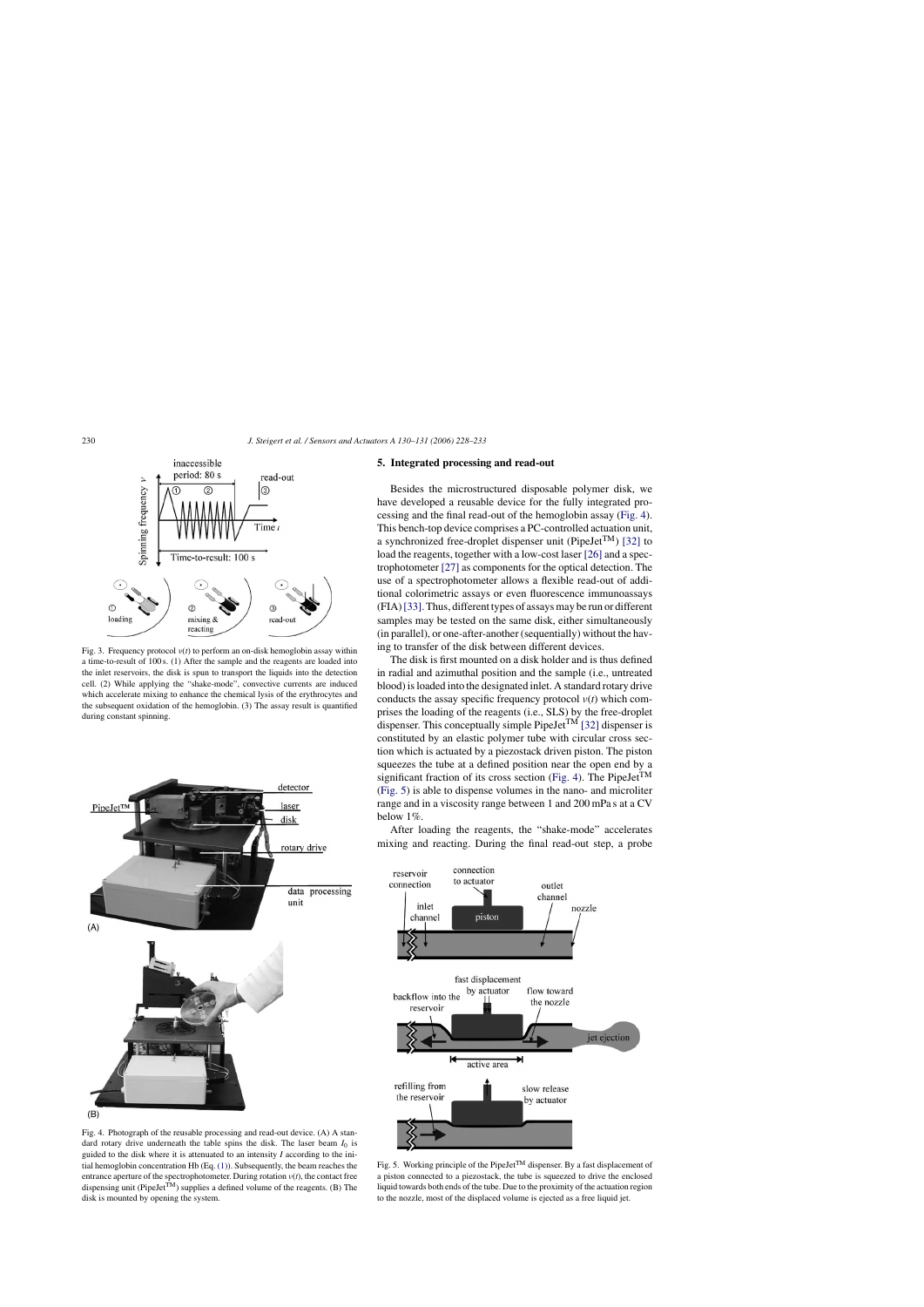<span id="page-3-0"></span>beam  $I_0$  emitted from the laser  $[26]$  is guided to perpendicularly impinge the disk surface. The probe beam then attenuates according to the initial hemoglobin concentration Hb and reaches the entrance aperture of the spectrophotometer where the optical signal is recorded. Direct data processing [\[34\]](#page-4-0) based on a measured calibration curve yields to the requested result.

#### **6. Results**

The spectrophotometer transduces the incident signal intensity *I* into a count rate d*N*/d*t* accumulated during an adjustable interval *τ* to a total count  $I = (dN/dt)$  *τ* with a maximum number *N*max limited by the 16-bit capacity of the incorporated counter. Following the Poisson statistics, the CV is proportional to  $(\sqrt{N})^{-1}$ , thus favoring to keep *N* close to  $N_{\text{max}}$ . To this end, we dynamically adjust time interval  $\tau$  according to the signal intensity *I*, i.e. to increase  $\tau$  with the OD.

The disk-based experiments are calibrated by a series of optical density measurements with a standard sample at known Hb [\[35\]. W](#page-4-0)ith increasing Hb, the integration time  $\tau$  is doubled twice to elevate the output signal and thus reduce the Poisson-noise



Fig. 6. Results of the Hb-determination: (A) the integration time  $\tau$  of the spectrophotometer is increased in discrete steps  $(\tau, 2\tau, 4\tau)$  to keep the output signal *N* of the detector in the upper working range. (B) The composite calibration curve is obtained by successive dilution of a calibrated standard sample.

(Fig. 6A). The displayed absorption characteristics clearly comply with the law of Beer–Lambert (Eq. [\(1\)\).](#page-1-0) We obtain a CV of 2.9%, a lower limit of detection of  $Hb_{\text{min}} = 0.29$  g/dL together with a high resolution ( $\triangle Hb = 0.38$  g/dL) and a good linearity between the hemoglobin concentration and the optical signal  $(R^2 = 0.993)$  (Fig. 6B). Additionally, by adapting  $\tau$ , the CV was improved from 5% at constant *τ* to less than 3% at high Hb values.

# **7. Conclusion and outlook**

We introduced a novel modular centrifugal platform for a rapid and automated processing of an emergency relevant hemoglobin assay. The assay is run on a cost-efficient modular platform comprising a passive polymer disk with monolithically embedded optical and fluidic structures as well as a reusable analyzer which features the spinning drive, the optical component, a detector and the dispensing unit. We successfully demonstrated the direct quantification of hemoglobin in whole blood at high accuracy.

In the future, the hemoglobin assay will be combined with other colorimetric assays at different probe wavelengths or fluorescence immunoassays (FIA) in a single read-out device for disk-based point-of-care applications.

### **Acknowledgements**

The authors are grateful to the partial support by the Ministry of Science, Research and the Arts of the German federal state of Baden-Württemberg (contract  $24-720.431-1-7/2$ ) and the good cooperation with HSG-IMIT [\[36\], L](#page-4-0)ars Pastewka, the Lab for Chemistry and Physics of Interfaces [\[37\],](#page-4-0) and Jobst-Technologies [\[38\].](#page-4-0)

#### **References**

- [1] R. Oosterbroek, A. van den Berg, Lab-on-a-Chip: Miniaturized Systems for (bio)chemical Analysis and Synthesis, Elsevier Science, Amsterdam, The Netherlands, 2003.
- [2] T. Vilkner, D. Janasek, A. Manz, Micro total analysis systems; recent developments, Anal. Chem. 76 (2004) 3373–3386.
- [3] J. Ducrée, R. Zengerle, FlowMap microfluidics roadmap for the life sciences, Books on Demand GmbH: Norderstedt, Germany, 2004, [www.microfluidics-roadmap.com.](http://www.microfluidics-roadmap.com/)
- [4] D. Reyes, D. Iossifidis, P. Auroux, A. Manz, Micro total analysis system 1, Anal. Chem. 74 (2002) 2623–2636.
- [5] P. Auroux, D. Reyes, D. Iossifidis, A. Manz, Micro total analysis system 2, Anal. Chem. 74 (2002) 2637–2652.
- [6] S. Sia, V. Linder, B. Parviz, A. Siegel, G. Whitesides, An integrated approach to a portable and low-cost immunoassay for resource-poor settings, Angew. Chem. Int. 43 (2004) 498–502.
- [7] Examples in point-of-care diagnostics: Careside Analyzer®, Careside Inc., USA; Biosite® Biosite Inc., France; Pelikan SunTM of Pelikan Technologies Inc., USA; Chempaq Analyzer, Chempaq A/S, Denmark; i-STAT Portable Clinical Analyzer, i-STAT Corp., USA.
- [8] C. Schembri, T. Burd, A. Kopf-Sill, L. Shea, B. Braynin, Centrifugation and capillarity integrated into a multiple analyte whole-blood analyzer, J. Autom. Chem. 17 (3) (1995) 99–104.
- [9] M. Madou, G. Kellogg, LabCD: a centrifuge-based platform for diagnostics, Proc. SPIE 3259 (1998) 80–93.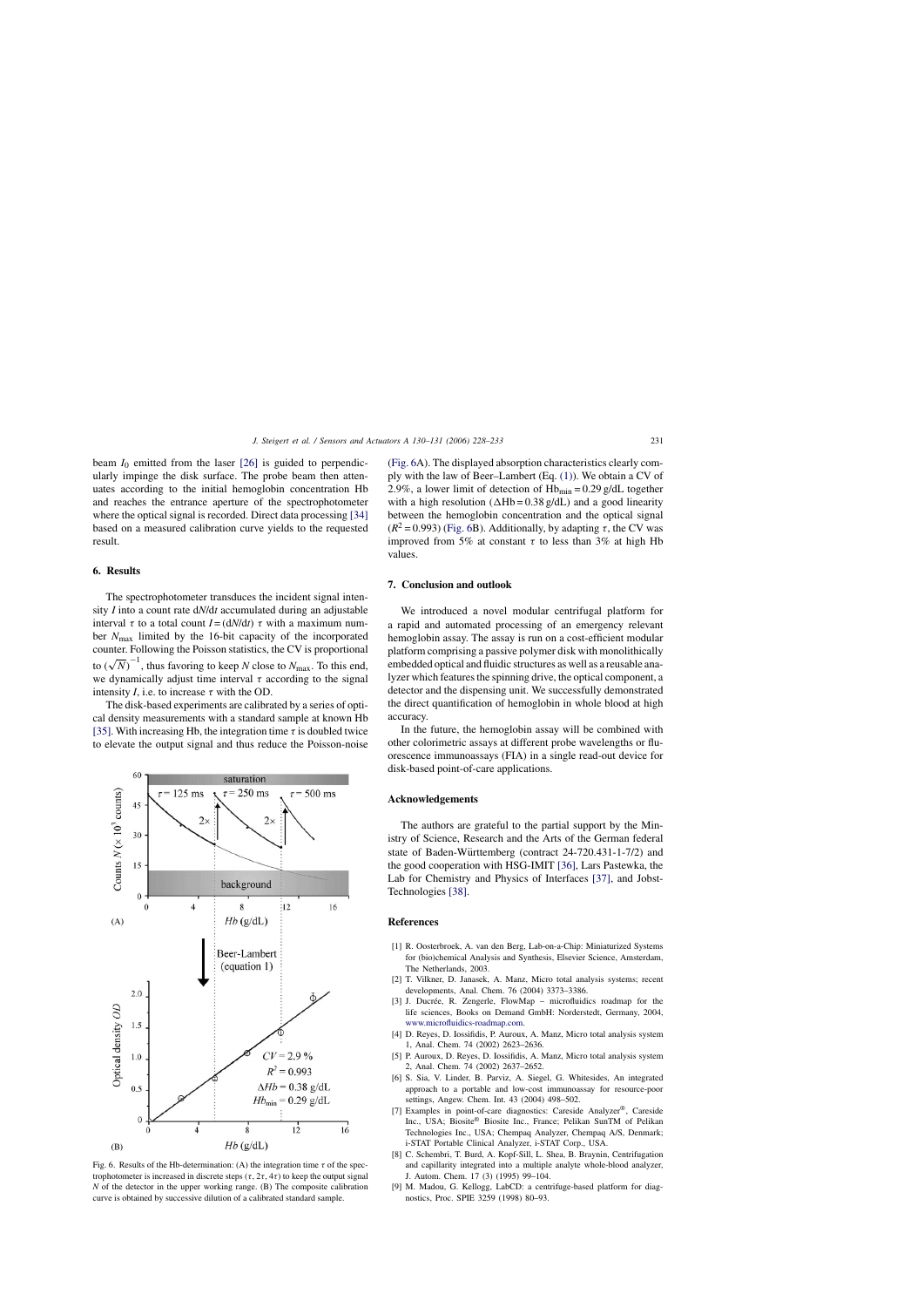- <span id="page-4-0"></span>[10] D.C. Duffy, H.L. Gills, J. Lin, N.F. Sheppard, G.J. Kellog, Microfabricated centrifugal microfluidic systems: characterization and multiple enzymatic assays, Anal. Chem. 71 (20) (1999) 4669–4678.
- [11] M. Madou, Y. Lu, S. Lai, J. Lee, S. Daunert, A centrifugal microfluidic platform: a comparison, micro total analysis systems, in: Proceedings of the  $\mu$ TAS Conference, 2000, pp. 565–570.
- [12] M. Madou, L. Lee, S. Daunert, S. Lai, C. Shih, Design and fabrication of CD-like microfluidic platforms for diagnostics: microfluidic functions, Biomed. Microdevices 3 (3) (2001) 245–254.
- [13] I. Badr, R. Johnson, M. Madou, L. Bachas, Fluorescent ion-selective optode membranes incorporated onto a centrifugal microfluidics platform, Anal. Chem. 74 (2002) 5569–5575.
- [14] S. Lai, S. Wang, J. Luo, L. Lee, S. Yang, M. Madou, Design of a compact disk-like microfluidic platform for enzyme-linked immunosorbent assay, Anal. Chem. 76 (2004) 1832–1837.
- [15] L. Puckett, E. Dikici, S. Lai, M. Madou, Investigation into the applicability of the centrifugal microfluidics platform for the development of protein-ligand binding assays incorporating enhanced green fluorescent protein as a fluorescent reporter, Anal. Chem. 76 (2004) 7263–7268.
- [16] G. Ekstrand, C. Holmquist, A.E. Örleforn, B. Hellmann, A. Larsson, P. Andersson, Microfluidics in a rotating CD, in: Proceedings of the  $\mu$ TAS 2000 Conference, 2000, pp. 311–314.
- [17] G. Thorsén, G. Ekstrand, U. Selditz, S.R. Wallenborg, P. Andersson, Integrated microfluidic for parallel processing of proteins in a CD microlaboratory, in: Proceedings of the  $\mu$ TAS Conference, 2003, pp. 457– 460.
- [18] J. Ducrée, T. Brenner, M. Grumann, W. Bessler, M. Stelzle, S. Messner, T. Nann, J. Rühe, I. Moser, R. Zengerle, Bio-disk – a centrifugal platform for integrated point-of-care diagnostics on whole blood, 2003, [www.bio-disk.com](http://www.bio-disk.com/).
- [19] LabCD<sup>TM</sup>, Tecan Group Ltd., Switzerland, [www.tecan.com](http://www.tecan.com/) (accessed May 2005).
- [20] Gyrolab Bioaffy CD, Gyros AB, Sweden (formerly Pharmacia Inc., USA), [www.gyros.com](http://www.gyros.com/) (accessed June 2005).
- [21] Piccolo, Abaxis Inc., USA, [www.abaxis.com](http://www.abaxis.com/) (accessed Mai 2005).
- [22] M. Inganäs, H. Derand, A. Eckersten, G. Ekstrand, A.K. Honerud, G. Jesson, G. Thorsén, T. Söderman, P. Andersson, An integrated microfluidic CD device with potential utility in both centralized and POC laboratory settings; Gyros AB, Sweden, [www.gyros.de](http://www.gyros.de/) (accessed June 2005).
- [23] GyrolabTM Maldi SP1, Gyros AB, Sweden, [www.gyros.de](http://www.gyros.de/) (accessed June 2005).
- [24] Bio-CD, Eppendorf AG, Germany, [www.eppendorf.de](http://www.eppendorf.de/) (accessed June 2005).
- [25] M. Grumann, I. Moser, J. Steigert, L. Riegger, A. Geipel, C. Kohn, G. Urban, R. Zengerle, J. Ducrée, Optical beam guidance in monolithic polymer chips for miniaturized colorimetric assays, Proceedings of the IEEE-MEMS 05 (2005) 108–111.
- [26] Flexpoint 532 nm, Laser Components IG Inc., USA, www.lasercomponents.com (accessed September 2004).
- [27] UV/VIS Microspectrometer, Boehringer Ingelheim MicroParts AG, Germany, [www.microparts.de](http://www.microparts.de/) (accessed October 2004).
- [28] World Health Organization, 20th Report of the WHO Expert Committee, 1968, ISBN 92-4-120384–6.
- [29] HB342, Diaglobal GmbH, Germany, [www.diaglobal.de](http://www.diaglobal.de/) (accessed January 2005).
- [30] M. Grumann, A. Geipel, L. Riegger, R. Zengerle, J. Ducrée, Batch-mode mixing with magnetic beads on centrifugal microfluidic platforms, LOC 5 (5) (2005) 560–565.
- [31] M. Grumann, A. Geipel, R. Zengerle, J. Ducrée, Magneto-hydrodynamic micromixing with magnetic beads on centrifugal microfluidics, in: Proceedings of the  $\mu$ TAS 04 Conference, 2004, pp. 593–595.
- [32] W. Streule, T. Lindemann, G. Birkle, R. Zengerle, P. Koltay, PipeJet: a simple disposable dispenser for the nano- and microliter range, JALA 9 (5) (2004) 300–306.
- [33] M. Grumann, L. Riegger, T. Nann, J. Riegler, O. Ehlert, K. Mittenbühler, G. Urban, L. Pastewka, T. Brenner, R. Zengerle, J. Ducrée, Parallelization of chip-based fluorescence immuno-assays with quantum-dot

labeled beads, Proceedings of the Transducer 2005 conference, vol. 2, 2005, pp. 114–117.

- [34] TestPoint V5, Capital Equipment, USA, [www.cec488.com](http://www.cec488.com/) (accessed June 2005).
- [35] HEM QS N, Diaglobal GmbH, Germany, [www.diaglobal.de](http://www.diaglobal.de/) (accessed January 2005).
- [36] HSG-IMIT, Institute for Micromachining and Information Technology, Germany, [www.hsg-imit.de](http://www.hsg-imit.de/) (accessed June 2005).
- [37] IMTEK, Laboratory for Chemistry and Physics of Interfaces, [www.imtek.de/cpi](http://www.imtek.de/cpi) (accessed June 2005).
- [38] Jobst-Technologies GmbH, Germany, [www.jobst-technologies.com](http://www.jobst-technologies.com/) (accessed May 2005).

#### **Biographies**

**J. Steigert** obtained his graduate in civil engineering in microsystem technology in 2004 at the University of Freiburg, Germany. The topic of his diploma thesis was implementation and characterization of colorimetric assays on a centrifugal microfluidic platform. Since 2004 he is working as a PhD candidate at the laboratory for MEMS Applications at the Institute of Microsystem Technology (IMTEK) and being responsible for the further evaluation and optimization of technologies and assays within the "Bio-Disk" project.

**M. Grumann** was born in 1967 in Karlsruhe, Germany. He studied physics at the University of Freiburg and Ulm from 1989 to 1995. After that, he was working at Carl Zeiss AG in Goettingen as a service trainer for laser scanning microscopes. At 2001, he accepted a job as the director of the Muellheim production facility of Hoya-Lens GmbH. Since 2002 he is a PhD candidate in the department of MEMS applications at the Institute of Microsystem Technology (IMTEK) in Freiburg. Currently he is working in the Bio-Disk project which aims at the development of a microfluidic platform for blood analysis.

W. Streule obtained his graduate in civil engineering in microsystem technology in 2003 at the University of Freiburg, Germany. The topic of his diploma thesis was the theoretical and practical evaluation of sensor concepts to be integrated into nanoliter dispensers as well as first studies on the PipeJet<sup>TM</sup> dispensing system. Since 2004 he is working as a PhD student at the laboratory for MEMS Applications of the Institute of Microsystem Technology (IMTEK) being responsible for the further evaluation and optimization of the PipeJet<sup>TM</sup> technology.

**L. Riegger** was born 1978 in Freiburg, Germany. He studied Microsystem Technology at the University of Freiburg till 2004. Currently, he is a PhD candidate in the department of MEMS applications at the Institute of Microsystem Technology (IMTEK) in Freiburg. His research interests are the development of lab-on-a-disk systems for medical point-of-care diagnostics.

**T. Brenner** was born 1977 in Dortmund, Germany. He studied Microsystem [Technology](http://www.laser-components.com/) at the University of Freiburg till 2002. Currently, he is working towards his PhD in the department of MEMS applications at the Institute of Microsystem Technology (IMTEK) at the University of Freiburg. The focus of his work is the development of a centrifugal microfluidic platform for medical diagnostics.

**P. Koltay** studied physics at the Universities of Freiburg (Germany) and Budapest (Hungary) and obtained his PhD from the University of Freiburg 1999 for his work on solar cells and photovoltaic modules. End of 1999 he joined the chair of Prof. Zengerle at the Institute for Microsystem Technology (IMTEK) of the University of Freiburg. There he is heading the pL & nL dispensers group and the group fluidic simulation. His research interests are especially related to the development of microfluidic liquid-handing devices for various life-science applications as for example microdispensers, modeling of free surface flows and simulation of microfluidic devices by system simulation and computational fluid dynamic simulation.

**R. Zengerle** was born in 1965 and studied physics at the Technical University of Munich, Germany. From 1990 till 1995 he was a research engineer in the microactuator group at the Fraunhofer-Institute of Solid State Technology in Munich (today: FhG-IZM). Dr. Zengerle received his PhD degree